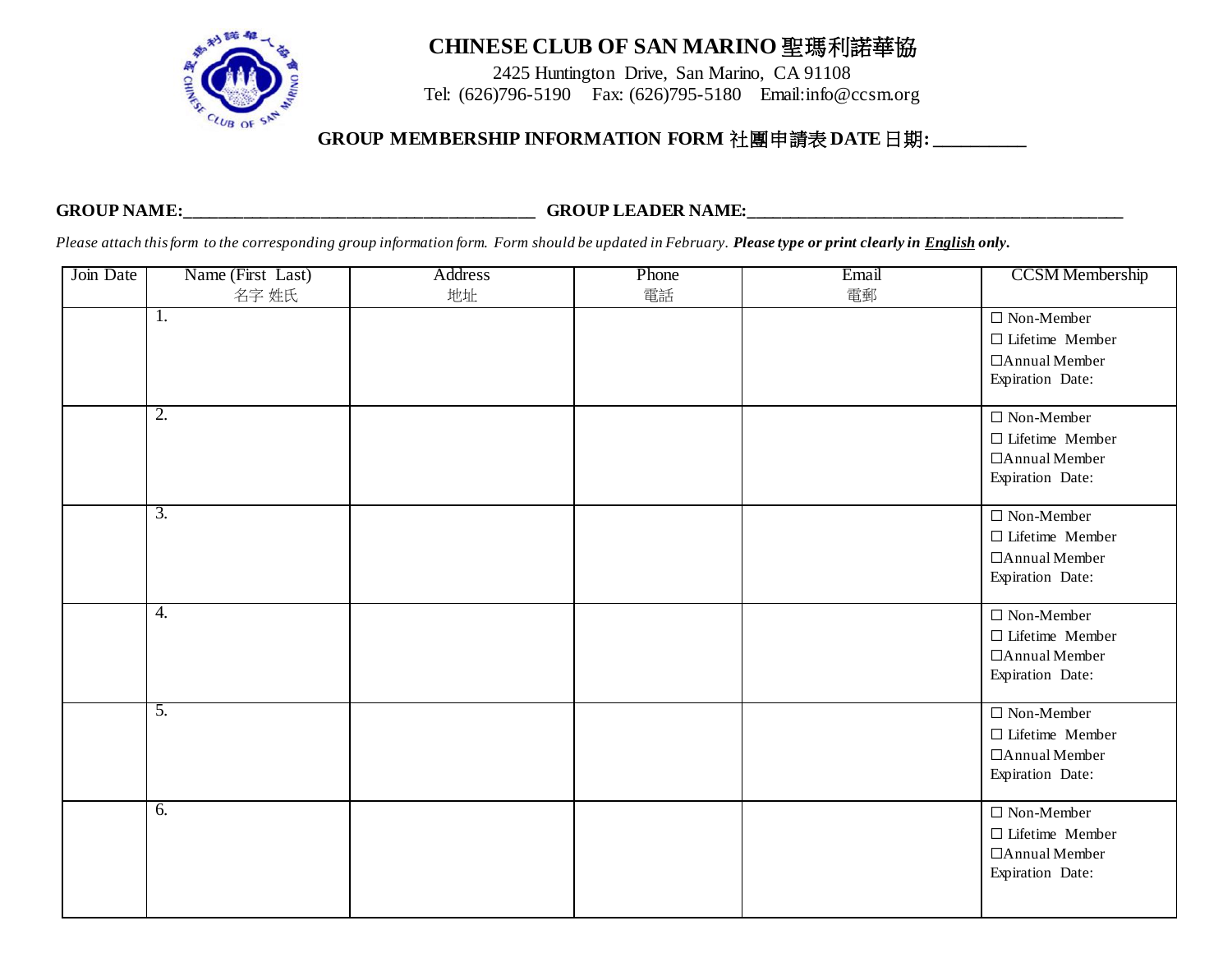| Join Date | Name (First Last) | <b>Address</b> | Phone | Email | <b>CCSM</b> Membership      |
|-----------|-------------------|----------------|-------|-------|-----------------------------|
|           | 名字 姓氏             | 地址             | 電話    | 電郵    |                             |
|           | 7.                |                |       |       | $\Box$ Non-Member           |
|           |                   |                |       |       | $\Box$ Lifetime Member      |
|           |                   |                |       |       | □ Annual Member             |
|           |                   |                |       |       | Expiration Date:            |
|           |                   |                |       |       |                             |
|           | 8.                |                |       |       | $\Box$ Non-Member           |
|           |                   |                |       |       | $\Box$ Lifetime Member      |
|           |                   |                |       |       | □ Annual Member             |
|           |                   |                |       |       | Expiration Date:            |
|           |                   |                |       |       |                             |
|           | 9.                |                |       |       | $\Box$ Non-Member           |
|           |                   |                |       |       | $\Box$ Lifetime Member      |
|           |                   |                |       |       | □ Annual Member             |
|           |                   |                |       |       | Expiration Date:            |
|           |                   |                |       |       |                             |
|           | 10.               |                |       |       | $\Box$ Non-Member           |
|           |                   |                |       |       | $\Box$ Lifetime Member      |
|           |                   |                |       |       | □ Annual Member             |
|           |                   |                |       |       | Expiration Date:            |
|           | 11.               |                |       |       | $\Box$ Non-Member           |
|           |                   |                |       |       | $\Box$ Lifetime Member      |
|           |                   |                |       |       | □ Annual Member             |
|           |                   |                |       |       | Expiration Date:            |
|           |                   |                |       |       |                             |
|           | 12.               |                |       |       | $\Box$ Non-Member           |
|           |                   |                |       |       | $\Box$ Lifetime Member      |
|           |                   |                |       |       | □ Annual Member             |
|           |                   |                |       |       | Expiration Date:            |
|           |                   |                |       |       |                             |
|           | 13.               |                |       |       | $\Box$ Non-Member           |
|           |                   |                |       |       | $\Box$ Lifetime Member      |
|           |                   |                |       |       | $\Box \text{Annual Member}$ |
|           |                   |                |       |       | Expiration Date:            |
|           |                   |                |       |       |                             |
|           |                   |                |       |       |                             |
|           |                   |                |       |       |                             |
|           |                   |                |       |       |                             |
|           |                   |                |       |       |                             |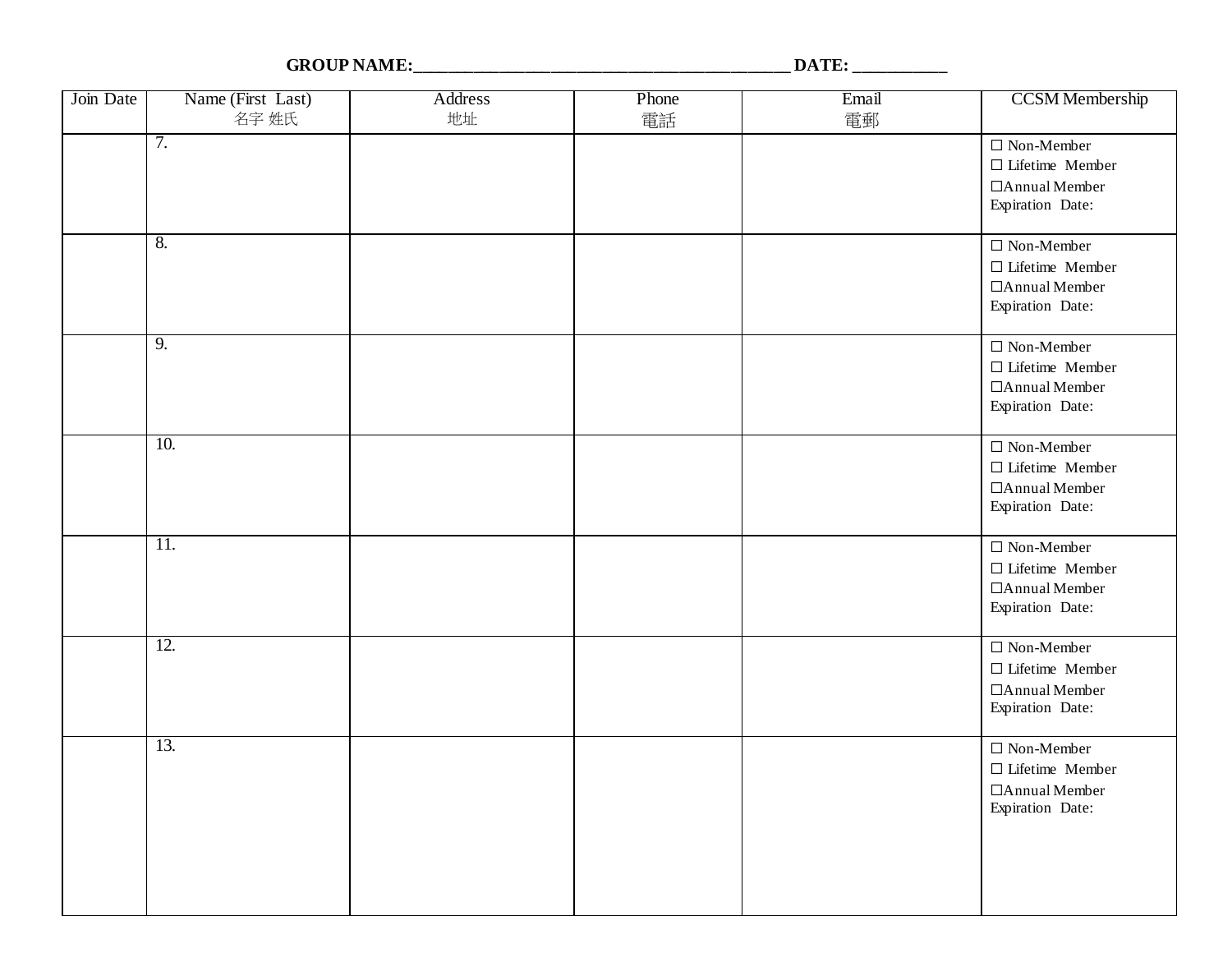| Join Date | Name (First Last) | Address | Phone | Email | <b>CCSM</b> Membership                     |
|-----------|-------------------|---------|-------|-------|--------------------------------------------|
|           | 名字 姓氏             | 地址      | 電話    | 電郵    |                                            |
|           | 14.               |         |       |       | $\Box$ Non-Member                          |
|           |                   |         |       |       | $\Box$ Lifetime Member                     |
|           |                   |         |       |       | □ Annual Member                            |
|           |                   |         |       |       | Expiration Date:                           |
|           |                   |         |       |       |                                            |
|           | 15.               |         |       |       | $\square$ Non-Member                       |
|           |                   |         |       |       | $\Box$ Lifetime Member                     |
|           |                   |         |       |       | □ Annual Member                            |
|           |                   |         |       |       | Expiration Date:                           |
|           |                   |         |       |       |                                            |
|           | 16.               |         |       |       | $\square$ Non-Member                       |
|           |                   |         |       |       | $\Box$ Lifetime Member                     |
|           |                   |         |       |       | □ Annual Member                            |
|           |                   |         |       |       | Expiration Date:                           |
|           |                   |         |       |       |                                            |
|           | 17.               |         |       |       | $\square$ Non-Member                       |
|           |                   |         |       |       | $\Box$ Lifetime Member                     |
|           |                   |         |       |       | □ Annual Member                            |
|           |                   |         |       |       | Expiration Date:                           |
|           | 18.               |         |       |       | $\square$ Non-Member                       |
|           |                   |         |       |       | $\Box$ Lifetime Member                     |
|           |                   |         |       |       | □ Annual Member                            |
|           |                   |         |       |       | Expiration Date:                           |
|           |                   |         |       |       |                                            |
|           | 19.               |         |       |       | $\square$ Non-Member                       |
|           |                   |         |       |       | $\hfill\Box$<br>Lifetime $% \Delta$ Member |
|           |                   |         |       |       | □ Annual Member                            |
|           |                   |         |       |       | Expiration Date:                           |
|           |                   |         |       |       |                                            |
|           | 20.               |         |       |       | $\Box$ Non-Member                          |
|           |                   |         |       |       | $\Box$ Lifetime Member                     |
|           |                   |         |       |       | □ Annual Member                            |
|           |                   |         |       |       | Expiration Date:                           |
|           |                   |         |       |       |                                            |
|           | 21.               |         |       |       | $\Box$ Non-Member                          |
|           |                   |         |       |       | $\Box$ Lifetime Member                     |
|           |                   |         |       |       | □ Annual Member                            |
|           |                   |         |       |       | Expiration Date:                           |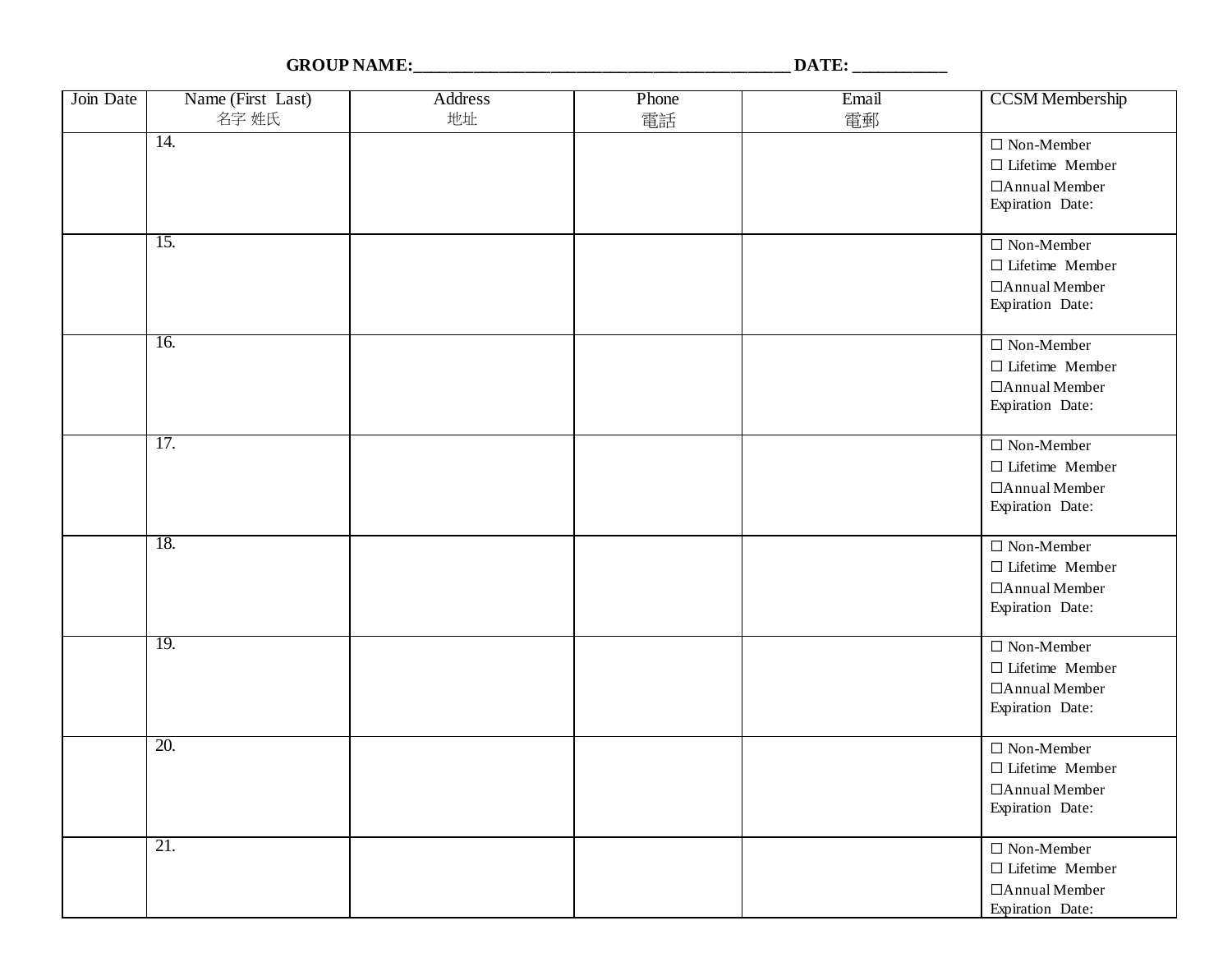| Join Date | Name (First Last) | Address | Phone | Email | <b>CCSM</b> Membership |
|-----------|-------------------|---------|-------|-------|------------------------|
|           | 名字 姓氏             | 地址      | 電話    | 電郵    |                        |
|           | 22.               |         |       |       | $\Box$ Non-Member      |
|           |                   |         |       |       | $\Box$ Lifetime Member |
|           |                   |         |       |       | □ Annual Member        |
|           |                   |         |       |       | Expiration Date:       |
|           |                   |         |       |       |                        |
|           | 23.               |         |       |       | $\Box$ Non-Member      |
|           |                   |         |       |       | $\Box$ Lifetime Member |
|           |                   |         |       |       | □ Annual Member        |
|           |                   |         |       |       | Expiration Date:       |
|           |                   |         |       |       |                        |
|           | 24.               |         |       |       | $\Box$ Non-Member      |
|           |                   |         |       |       | $\Box$ Lifetime Member |
|           |                   |         |       |       | □ Annual Member        |
|           |                   |         |       |       | Expiration Date:       |
|           | 25.               |         |       |       |                        |
|           |                   |         |       |       | $\Box$ Non-Member      |
|           |                   |         |       |       | $\Box$ Lifetime Member |
|           |                   |         |       |       | □ Annual Member        |
|           |                   |         |       |       | Expiration Date:       |
|           | 26.               |         |       |       | $\Box$ Non-Member      |
|           |                   |         |       |       | $\Box$ Lifetime Member |
|           |                   |         |       |       | □ Annual Member        |
|           |                   |         |       |       | Expiration Date:       |
|           |                   |         |       |       |                        |
|           | 27.               |         |       |       | $\Box$ Non-Member      |
|           |                   |         |       |       | $\Box$ Lifetime Member |
|           |                   |         |       |       | □ Annual Member        |
|           |                   |         |       |       | Expiration Date:       |
|           |                   |         |       |       |                        |
|           | 28.               |         |       |       | $\Box$ Non-Member      |
|           |                   |         |       |       | $\Box$ Lifetime Member |
|           |                   |         |       |       | □ Annual Member        |
|           |                   |         |       |       | Expiration Date:       |
|           | 29.               |         |       |       | $\Box$ Non-Member      |
|           |                   |         |       |       | $\Box$ Lifetime Member |
|           |                   |         |       |       | □ Annual Member        |
|           |                   |         |       |       | Expiration Date:       |
|           |                   |         |       |       |                        |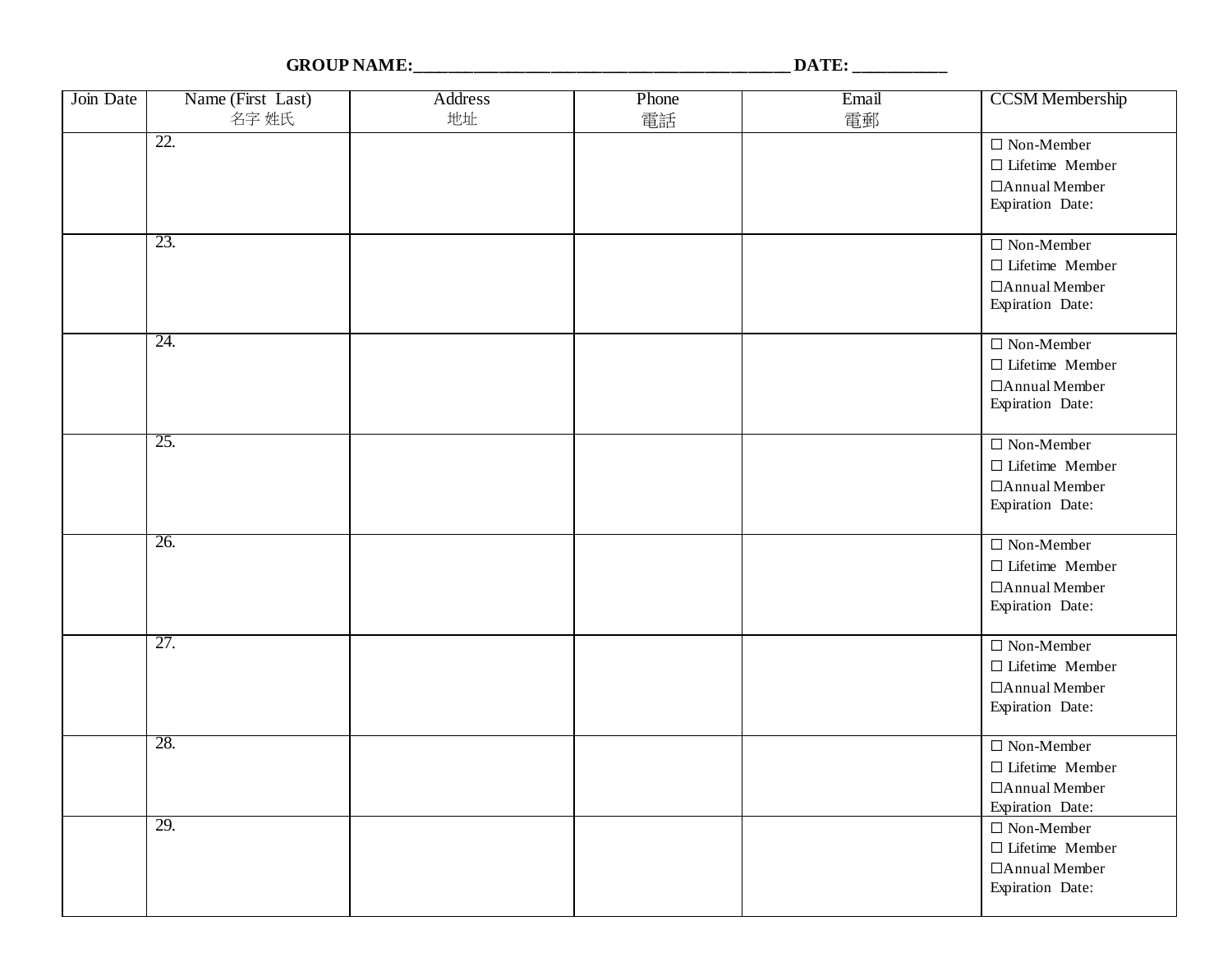| Join Date | Name (First Last) | Address | Phone | Email | <b>CCSM</b> Membership                     |
|-----------|-------------------|---------|-------|-------|--------------------------------------------|
|           | 名字 姓氏             | 地址      | 電話    | 電郵    |                                            |
|           | $\overline{30}$ . |         |       |       | $\Box$ Non-Member                          |
|           |                   |         |       |       | $\Box$ Lifetime Member                     |
|           |                   |         |       |       | □ Annual Member                            |
|           |                   |         |       |       | Expiration Date:                           |
|           |                   |         |       |       |                                            |
|           | $\overline{31}$ . |         |       |       | $\square$ Non-Member                       |
|           |                   |         |       |       | $\Box$ Lifetime Member                     |
|           |                   |         |       |       | □ Annual Member                            |
|           |                   |         |       |       | Expiration Date:                           |
|           |                   |         |       |       |                                            |
|           | 32.               |         |       |       | $\square$ Non-Member                       |
|           |                   |         |       |       | $\hfill\Box$<br>Lifetime $% \Delta$ Member |
|           |                   |         |       |       | □ Annual Member                            |
|           |                   |         |       |       | Expiration Date:                           |
|           |                   |         |       |       |                                            |
|           | 33.               |         |       |       | $\square$ Non-Member                       |
|           |                   |         |       |       | $\Box$ Lifetime Member                     |
|           |                   |         |       |       | □ Annual Member                            |
|           |                   |         |       |       | Expiration Date:                           |
|           | 34.               |         |       |       | $\Box$ Non-Member                          |
|           |                   |         |       |       | $\Box$ Lifetime Member                     |
|           |                   |         |       |       | □ Annual Member                            |
|           |                   |         |       |       | Expiration Date:                           |
|           |                   |         |       |       |                                            |
|           | 35.               |         |       |       | $\square$ Non-Member                       |
|           |                   |         |       |       | $\Box$ Lifetime Member                     |
|           |                   |         |       |       | □ Annual Member                            |
|           |                   |         |       |       | Expiration Date:                           |
|           |                   |         |       |       |                                            |
|           | $\overline{36}$ . |         |       |       | $\Box$ Non-Member                          |
|           |                   |         |       |       | $\Box$ Lifetime Member                     |
|           |                   |         |       |       | $\Box$ Annual Member                       |
|           |                   |         |       |       | Expiration Date:                           |
|           |                   |         |       |       |                                            |
|           |                   |         |       |       |                                            |
|           |                   |         |       |       |                                            |
|           |                   |         |       |       |                                            |
|           |                   |         |       |       |                                            |